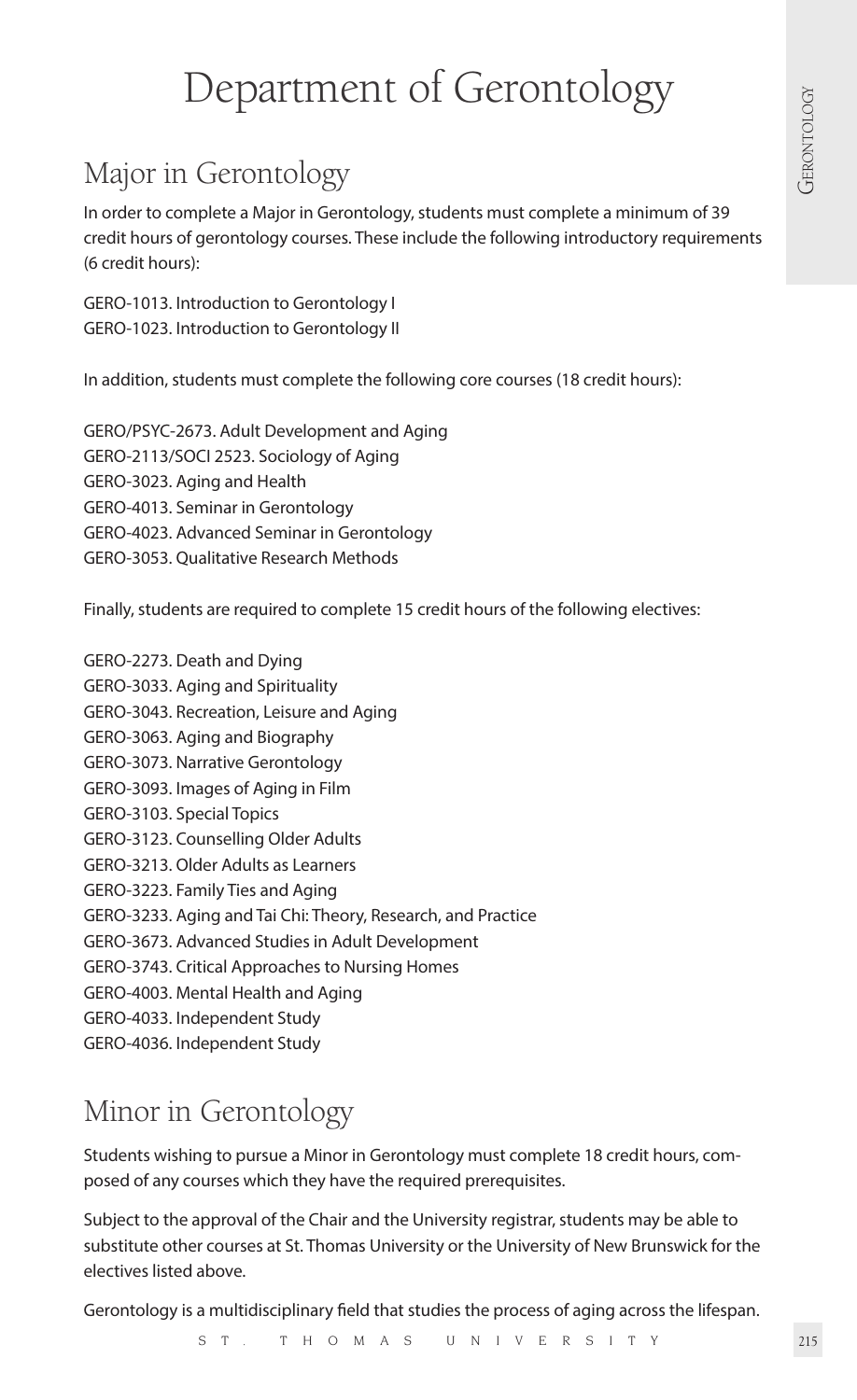Gerontologists draw on research from a variety of fields that include anthropology, economics, philosophy, physiology, psychology, and sociology, among others. The courses listed below are concerned with issues that concern older persons themselves and range from an examination of health-care needs to the understanding of wisdom. Some courses look at the impact of the way we choose to organize society and define aging socially and how individuals actually experience and understand their own later years. Gerontology uses a variety of theoretical perspectives that shed light on the social, psychological, emotional, and spiritual nature of being human as a background for the investigation of a wide variety of topics.

#### **GERO-1013. Introduction to Gerontology I**

This course introduces the subject of population aging from a multidisciplinary perspective. Topics to be discussed include: the status of aging in Canada and the world, ethnicity, social change, gerontological theory and the physical and psychological aspects of growing older

#### **GERO-1023. Introduction to Gerontology II**

This course examines the various factors that impact growing older in Canadian society. Topics to be discussed include: health care, pensions, housing, transportation, family life, social support and death and dying.

### **GERO-2113. Sociology of Aging (SOCI 2523)**

This course will explore the comparative situation of older women and men in different cultures and different historical periods within western societies. The cultural and social-structural determinants of their changing status will be examined through alternative theoretical perspectives within sociology. The social construction of 'elderly' as a status will be explored through how older people are perceived, described, talked about, and interacted with within everyday behaviour, and how these relations may be 'negotiated' by the elderly themselves. The political economy of aging focuses upon disparities of income, and the determinants and effects of poverty on the lives of older people. Prerequisite: GERO 1013 or SOCI 1003.

#### **GERO-2273. Death and Dying**

This course explores a wide range of topics in the area of death and dying. As a fundamental issue for human beings, these phenomena require investigation from a variety of perspectives. The course considers aspects of death and dying that are religious, philosophical, psychological, and sociological in nature. Further, the course is concerned with both practical and theoretical issues that arise from the relationship between aging, and death and dying.

#### **GERO-2643. Adult Psychopathology**

This course examines issues in the diagnosis and treatment of the most common psychological disorders in adulthood. Students are introduced to the history of psychopathology, from primitive to modern times, which traces the development of biological, psychodynamic, behavioural, cognitive, and sociocultural models of abnormality. Possible topics include: anxiety disorders, mood disorders, schizophrenia, and personality disorders.

#### **GERO-2673. Adult Development and Aging (PSYC 2673)**

The course provides an introduction to psychological aspects of aging faced by young, middle-aged, and older adults as they adapt to life events. Topics of study include: theories on personality and its development across the lifespan; the impact of aging on intelligence, memory, creativity, and learning; changes with age in social roles and relationships; and the development of meaning and spirituality in mid -and later life. Prerequisites: GERO 1013,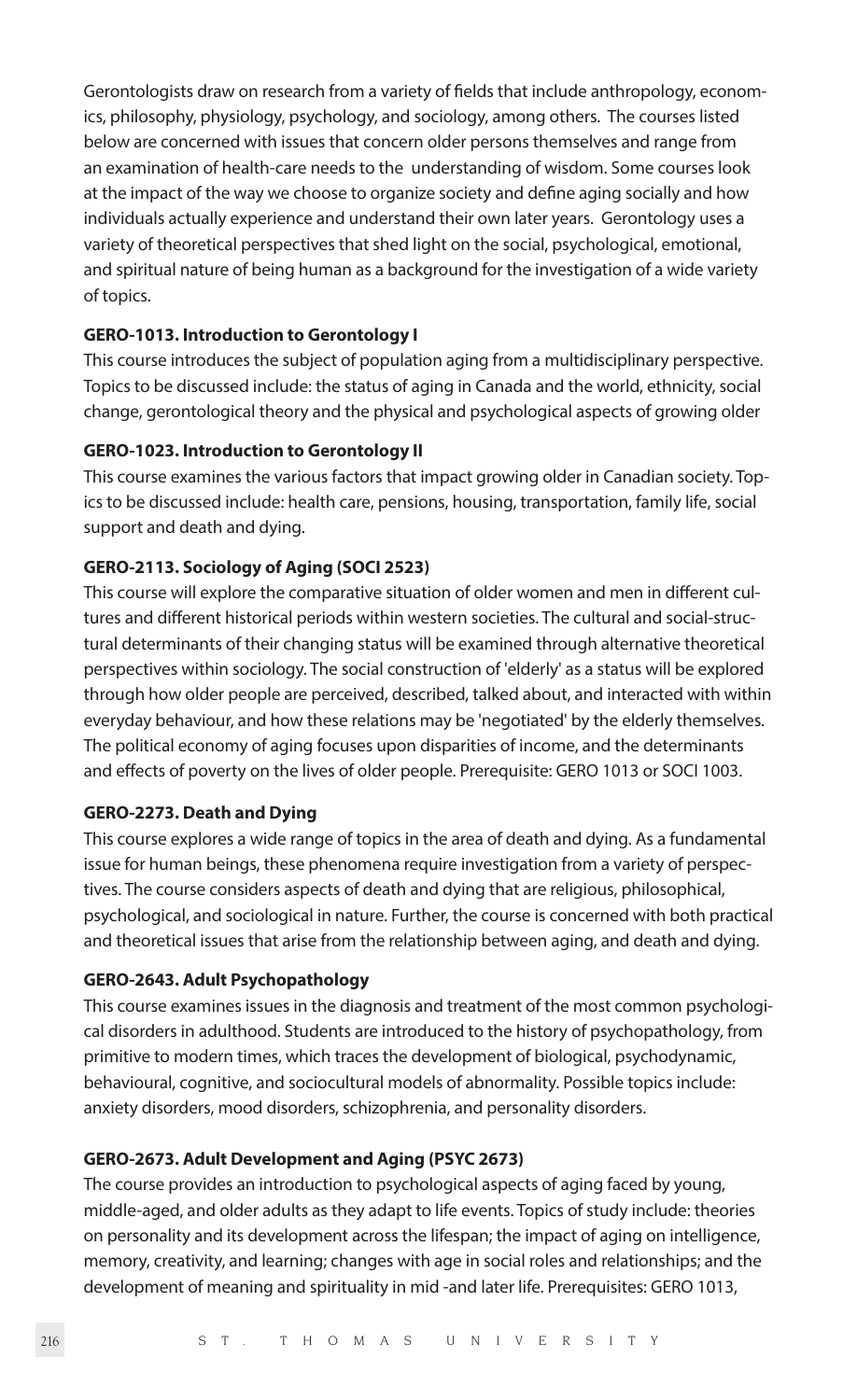#### **GERO 3023. Aging and Health**

GERO 1023 or PSYC 1023.<br> **GERO 3023. Aging and Health**<br>
Various aspects of aging and health are addressed in this course. Topics considered include:<br>
theories of biological aging; normal vs. pathological physical changes t Various aspects of aging and health are addressed in this course. Topics considered include: theories of biological aging; normal vs. pathological physical changes that accompany the aging process; various chronic conditions that affect quality of life in later life; the implications of physical aging for medication use and nutritional status among older adults; and the impact of an aging population on the provision of acute care, long-term care, and home care for older adults. Prerequisite: GERO 1013 and GERO 1023.

#### **GERO 3033. Aging and Spirituality**

This lecture seminar course examines the phenomenon of spirituality and its relationship to the process of aging. There are two main themes explored in the course. First, we attempt to understand the meaning of spirituality itself by discussing a range of spiritual and religious traditions. And second, we consider the practical and ethical issues that arise from an explicit acknowledgement of human spirituality in research and practice in gerontology.

#### **GERO-3043. Recreation, Leisure and Aging**

This lecture-seminar course will explore the meaning of leisure and the role it plays in the lives of older adults. It is designed to familiarize students with the process of aging as related to leisure, recreation, and lifestyle. The theoretical aspects of aging and their implications for leisure will be the primary focus, while the practical aspects of recreation program development, delivery, and facilitation for both community-based and institutional-based older persons will also be examined. Prerequisite: GERO 1013.

#### **GERO-3053. Qualitative Research Methods (HMRT) (RELG)**

This course will introduce students to qualitative research methods used in social science, with an emphasis on gerontology. It will address theoretical foundations of qualitative analysis, ethical considerations involving older adults, and provide hands-on experience in developing a research question, and collecting and analyzing data using basic qualitative techniques in gerontology. It will also prepare students in writing a qualitative research proposal. Prerequisite: GERO 1013 + 1023 or permission of the instructor.

#### **GERO-3063. Aging and Biography**

This lecture-seminar course explores theoretical, methodological, and intervention issues centering on the use of life stories or biographical materials in gerontology. The course considers selected research from the humanities and social sciences that deals with the significance of biography for understanding human aging. In addition, students engage in an autobiographical exercise, which provides a personal dimension to the course.

#### **GERO-3073. Narrative Gerontology**

This seminar style course considers the theoretical and practical implications for gerontology of the metaphor of life as story. Against the background of the narrative turn across the human sciences and of specific practices in geriatric care like life review and reminiscence, the course explores the narrative complexity of autobiographical memory in particular and of identity development in general. Through readings, assignments, and classroom activities, students are encouraged to consider the narrative dynamics of their own identity development and to appreciate the complexity of the storytelling-story listening exchanges that are pivotal to providing narrative care with older adults. Limited enrolment. Prerequisites: GERO 1013 and GERO 1023.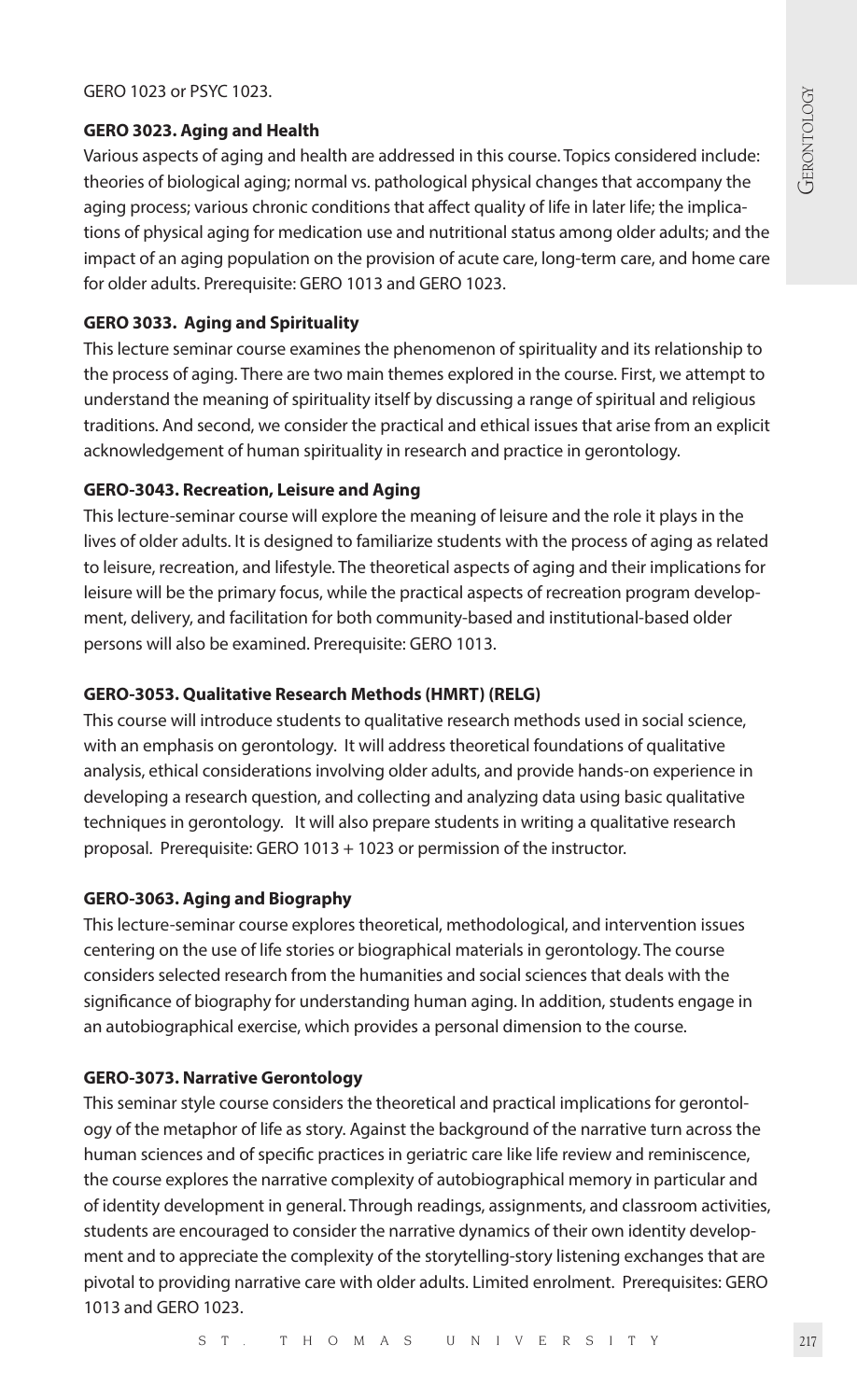#### **GERO-3083. Gender and Aging (GEND)**

This course examines issues involving how one's gender affects one's experience of aging. It looks at how the field of gerontology has traditionally dealt with the concept of gender as well as the feminization of old age, and how this has affected both women's and men's experiences of aging.

#### **GERO-3093. Images of Aging in Film (GEND)**

This course explores popular views of the elderly using motion pictures. It looks at the impact of stereotypes on older people's expectations for later life. As a result of this course, students should be able to look at films more critically and identify images communicated through the media. Prerequisite: GERO 1013.

#### **GERO-3103. Special Topics**

Topic chosen by the Visiting Chair. No Prerequisites.

#### **GERO-3123. Counseling Older Adults**

This course considers several important aspects of counseling, broadly defined, as they impact on work with older adults. Topics include: an overview of counseling theories and strategies; the range of emotional, developmental, spiritual, and interpersonal issues for which older adults might seek or need counseling (e.g., substance abuse, elder abuse, bereavement, depression); the benefits of alternative therapeutic modalities (music therapy, pet therapy, etc.); and the value of reminiscence and life - or narrative care - in working with older adults. This course is most relevant to those preparing to work professionally in the field of aging. Limited enrolment. Prerequisites: GERO 1013 and GERO 1023.

### **GERO-3213. Older Adults as Learners**

This course will draw on concepts and readings from adult education, the philosophy of education, and psychosocial, narrative, and educational gerontology. The course will consider how the content and processes of learning may change with advancing age in relation to physical health, sensory functions, reaction time, memory, motivation, and intelligence. Throughout the course, students will reflect on their life as a learner, experience a range of strategies for working with older learners, and learn to critique various formal organizations and informal contexts in which older adults learn.

#### **GERO-3223. Family Ties and Aging (GEND)**

This course examines a variety of issues regarding aging and the family. It considers historical and demographic trends as well as theoretical frameworks in family gerontology. The course covers a number of relationships including those of couples, siblings, and grandparents and grandchildren. It also looks at late-life transitions such as retirement, widowhood, and divorce, all of which affect family structures and relationships.

#### **GERO-3233. Aging and Tai Chi: Theory, Research, and Practice**

Tai Chi is a mind-body-spirit intervention that contributes to the maximization of quality of life for both frail and well adults. This course explores the philosophy and principles that form the basis of the art of Tai Chi. The course will also review research that demonstrates a range of health benefits of Tai Chi to adults of all ages, physical and psychological. Participants in the course will learn basic Tai Chi movements, and be introduced to guidelines for designing a program based on Tai Chi, for implementation in a variety of settings. The course will be of interest to students contemplating a career in gerontology, recreation, social work, education, or fine arts. The course is introductory and does not assume any experience on the part of the students.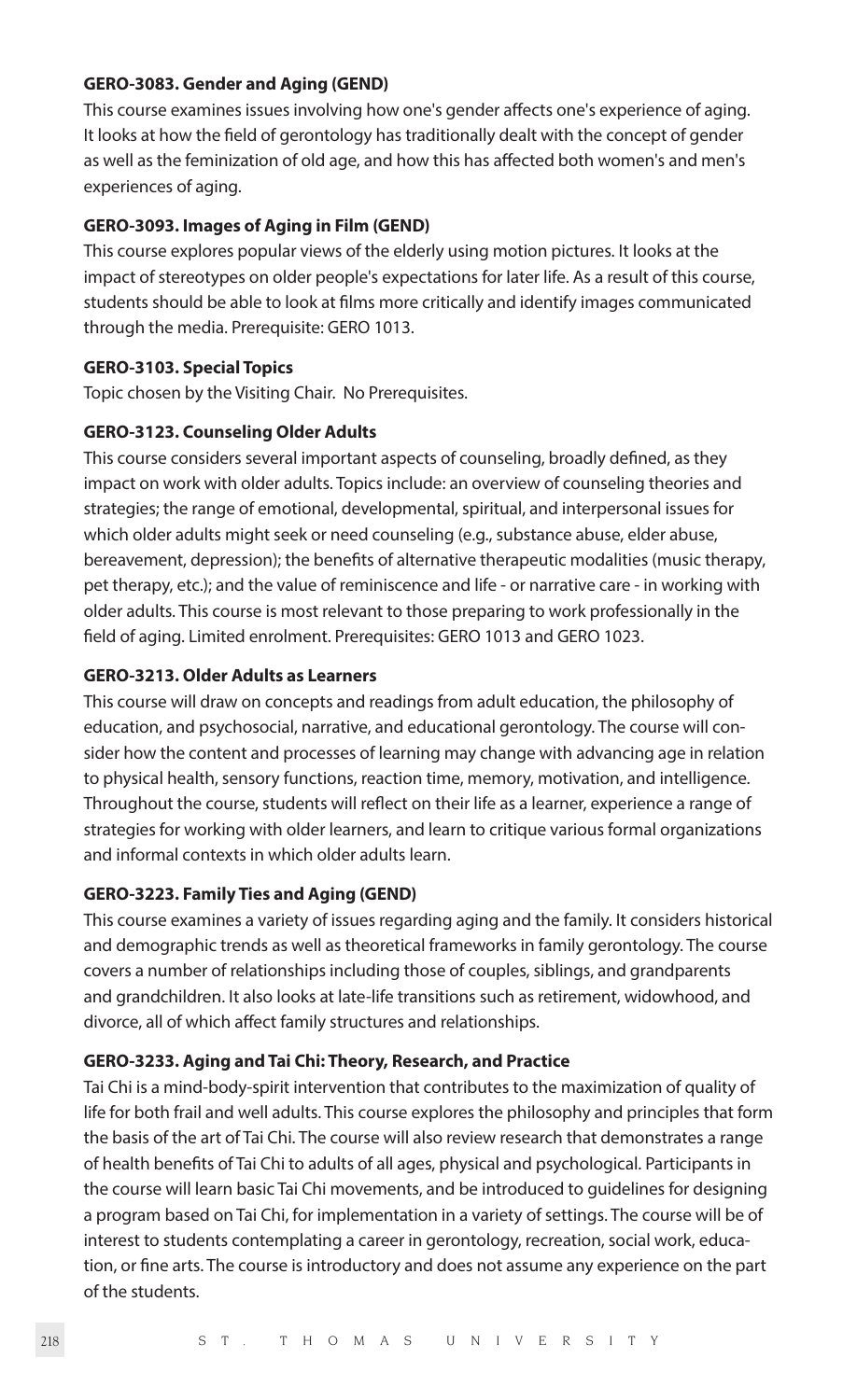**GERO 3673. Advanced Studies in Adult Development**<br>
This course is an in-depth study of the markers and challenges that occur during middle to<br>
late adulthood. Topics of study include: menopause, retirement, relocation, l This course is an in-depth study of the markers and challenges that occur during middle to late adulthood. Topics of study include: menopause, retirement, relocation, loss of spouse, caring for an ailing parent or spouse as well as pathological changes such as depression, substance abuse, terminal illness and dementia. Emphasis is placed on changes in response to these influences and on the individual's coping strategies. Prerequisite: GERO 2673 or PSYC 2673

#### **GERO-3743. Critical Approaches to Nursing Homes**

This seminar course will examine the phenomenon of nursing homes from an ethnographic and critical point of view and will include both sociological and anthropological perspectives. Prerequisite: GERO 1013.

### **GERO-3973. Introduction to Narrative**

Framed around three key approaches to narrative this course will provide students with the basis on which to develop their understanding of narrative and their skills in narrative analysis. The three approaches are: the narrative study of lives; the narrative analysis of texts; and, the analysis of narrative dynamics. Through these approaches students will be introduced to the work of key narrative thinkers. The course, in content and delivery, reflects the interdisciplinary nature of narrative.

### **GERO-4003. Mental Health and Aging**

This course explores the range of factors affecting mental health in the elderly, from agerelated organic brain disease, depression, and the other functional psychiatric disorders, to failure of adjustment induced by psychological, social, and environmental factors. Issues covered include the recognition of mental-health problems, their prevalence and dynamics; the cost to individual older people, their families, the health and community-care systems, and society; and the adequacy of current provisions and interventions. Prerequisites: GERO 1013, GERO 1023 and GERO 2673.

#### **GERO-4013. Seminar in Gerontology**

This seminar course consists of an in-depth analysis of a specific problem or issue in the field of aging. Students have their chosen topic area approved and supervised by the course instructor. The purpose of this course is to integrate a student's theoretical and practical understanding of a specific area by way of a combination of a major paper, presentations, and/or other research. Prerequisites: GERO 1013 + 1023.

## **GERO 4023. Advanced Seminar in Gerontology**

This course is intended for students in the final semester of the programme. It consists of a multidisciplinary lecture - seminar format. Selected topics in aging research and intervention are discussed, including those that highlight the positive potential of the aging experience, e.g., the potential for creativity, wisdom, and continued personal growth. The purpose of this course is to ensure that students have a comprehensive background in the field of aging. Prerequisites: GERO 1013, GERO 1023 and an additional 18 credit hours of courses.

#### **GERO-4033. Independent Study**

A course of independent study, under supervision of the Chair in Gerontology, which affords the student the opportunity to pursue an in-depth study of an area of interest through special reading or research projects. Arrangements may be made by agreement with members of the staff, and approval of the Chair. Prerequisite: GERO 1013 + 1023.